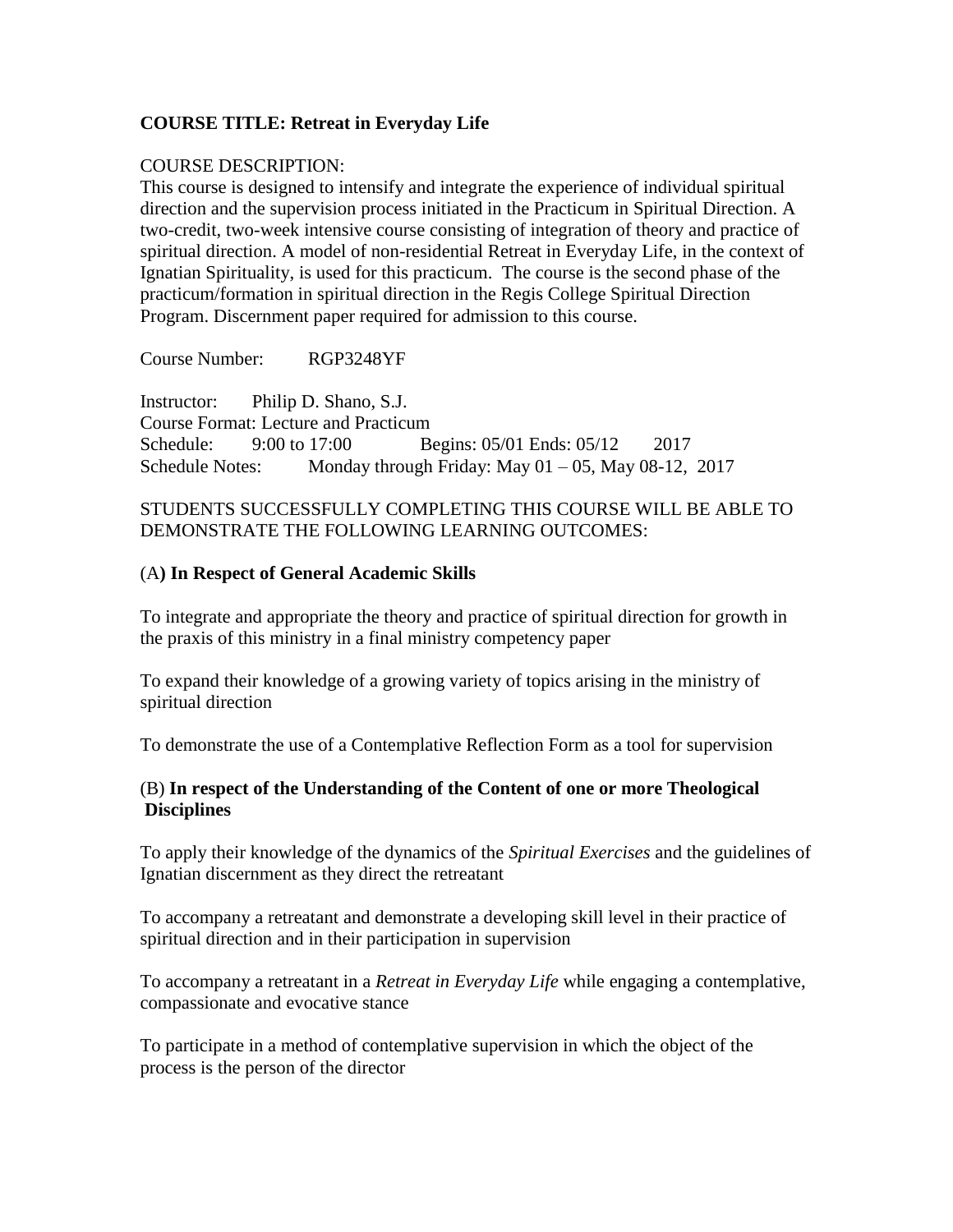To participate in a contemplative process of individual and peer group supervision

# (C) **In Respect of Personal and Spiritual Formation**

To appropriate a capacity for genuine self-awareness (authenticity) and identity with the charism of spiritual direction

To participate in a method of contemplative supervision in which the object of the process is the person of the spiritual director

To discern their gifts and their challenges for the ministry of spiritual direction

# (D) **In Respect of Ministerial and Public Leadership**

To integrate the theory and practice of spiritual direction for growth in the praxis of this ministry

To discern the on-going call to the ministry of spiritual direction, and be aware of opportunities to participate in ongoing professional development

READINGS WILL BE ASSIGNED FROM THE FOLLOWING TEXTS & SOURCES Students are expected to further integrate the theory resources from Phases I – Practicum in Spiritual Direction by reading and being aware of assigned texts. The student is to read the following articles prior to the first class as part of preparation for this course.

# **Phase II Ignatian Spirituality and Spiritual Direction**

- 1. Au, Wilkie. "The Ignatian Method: A Way of Proceeding" *Presence 16:3* (2010)
- 2. Coelho, Mary. "Understanding Consolation and Desolation." *Review for Religious* (Jan.-Feb. 1985): 61-77.
- 3. Cowan, Marian. "How Ignatius Would Tend the Holy: Ignatian Spirituality and Spiritual Direction" in Tending the Holy: Spiritual Direction Across Traditions, ed. Noreen Vest. Morehouse(2003) chapter 5, 61-77.
- 4. Craig, Mary Robin. "Ignatian Spirituality: Companionship in Loss." *Presence 19:3* (2013): 40-45.
- 5. Fisher, Kathleen. "Steadfast Kindness: Ignatian Spirituality for Caregivers, The Way, Vol 53/3 July 2014,pp 69-74.
- 6. Ignatius of Loyola. trans. Joseph F. O'Callaghan. "Convalescence and Conversion (May1521-February 1522)" in *The Autobiography of St. Ignatius Loyola with Related Documents.* New York: Fordham University Press, 1992, chapter 1, 21- 26.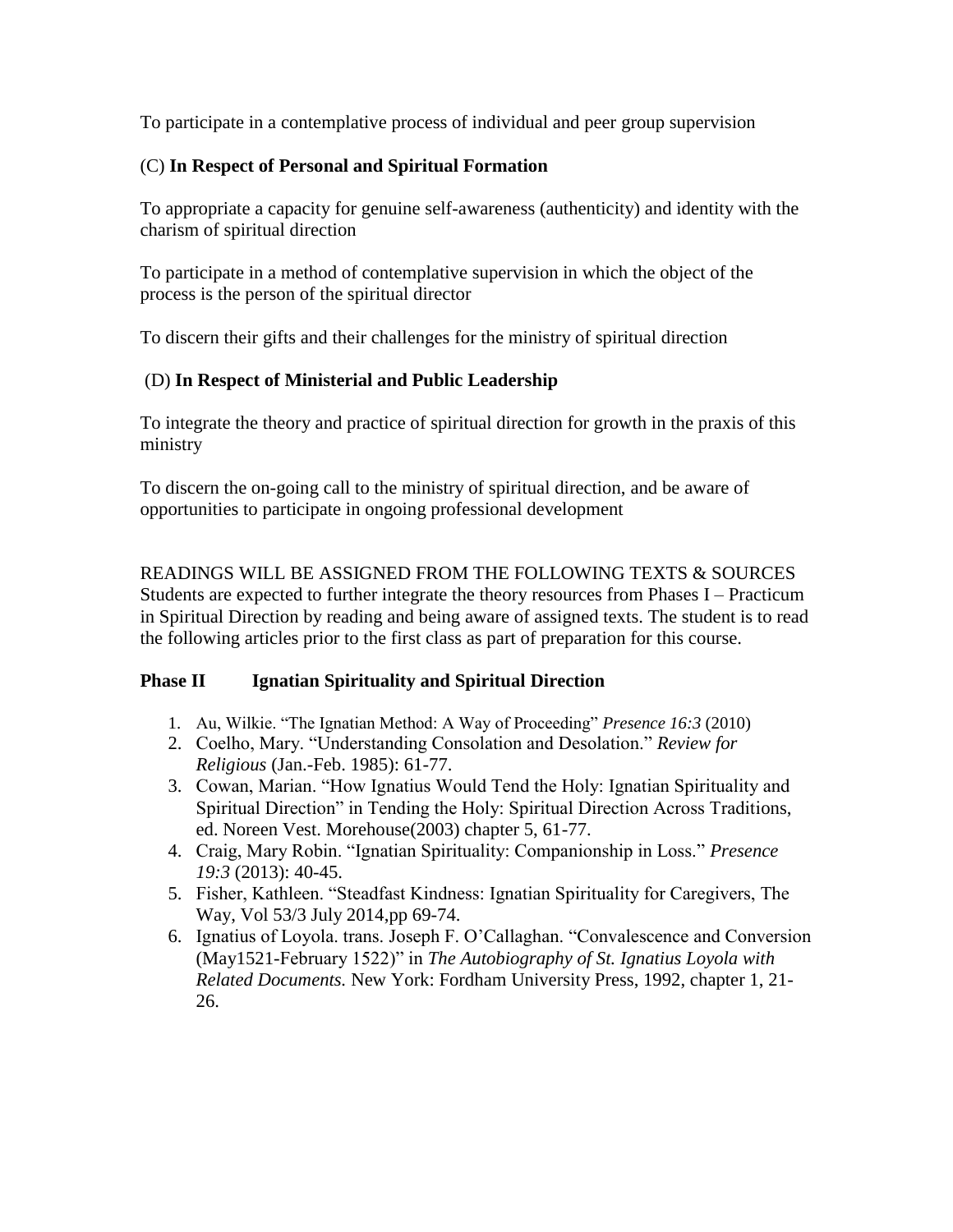The following texts will be on Reserve in the Regis Library.

DeWaal, Ester. *Lost in Wonder; Rediscovering the Spiritual Art of Attentiveness* Dyckman Kathleen, Garvin, Liebert, *The Spiritual Exercises Reclaimed: Uncovering Liberating Possibilities for Women.*Paulist Press, 2001.

Fischer, Kathleen R., *Women at the Well: Feminist Perspectives on Spiritual Direction* Ganss, George, ed. *Ignatius of Loyola, Spiritual Exercises and Selected Works The Spiritual Exercises of Saint Ignatius; The Spiritual Journal of St. Ignatius Loyola; The Autobiography of St. Ignatius Loyola*

May, Gerald G. *Care of Mind, Care of Spirit: A Psychiatrist Explores Spiritual Direction*  Reiser, William. *Seeking God In All Things; Theology and Spiritual Direction Liturgical Press, Collegeville,MA, 2004.*

Smith, Carol Ann, Eugene Merz*. Finding God in Each Moment; The Practice of Discernment in Everyday Life.* Ava Maria Press, IA, 2006.

Thibodeaux, Mark E. *God's Voice Within; The Ignatian Way to Discover God's Will.*  Loyola Press, 2010.

Williams, Monty. *The Gift of Spiritual Intimacy; Following the Spiritual Exercises Intimacy.* Novalis, 2009.

**Recommended Authors** writing on Spiritual Direction Themes:

Kathleen Fisher, Margaret Silf, Timothy M. Gallagher; Gerald May, William Barry, Monty Williams, Carolyn Gratton, any books by the Linns

Spiritual Classics; John of the Cross; Teresa of Avila; Ignatius of Loyola; St. Francis of Assisi and Clare of Assisi; The Classics of Western Spirituality; Bonaventure; "Spiritual Friendship", Aelred of Rievaulx; "The Practice of the Presence of God", Brother Lawrence of the Resurrection; Thomas Merton's writings; Saint Therese of Lisieux; Julien of Norwich, Meister Eckhart, Henri Nouwen…

# **Recommended Journals found at Regis College**

- Presence: An International Journal of Spiritual Direction
- Review of Ignatian Spirituality
- Studies in Spirituality
- The Way: A Journal of Contemporary Spirituality, by the British Jesuits
- Conversations: A Forum for Authentic Formation
- Spiritus
- Journal for the Study of Spirituality
- Spirituality

THE FOLLOWING TOPICS WILL BE CONSIDERED: